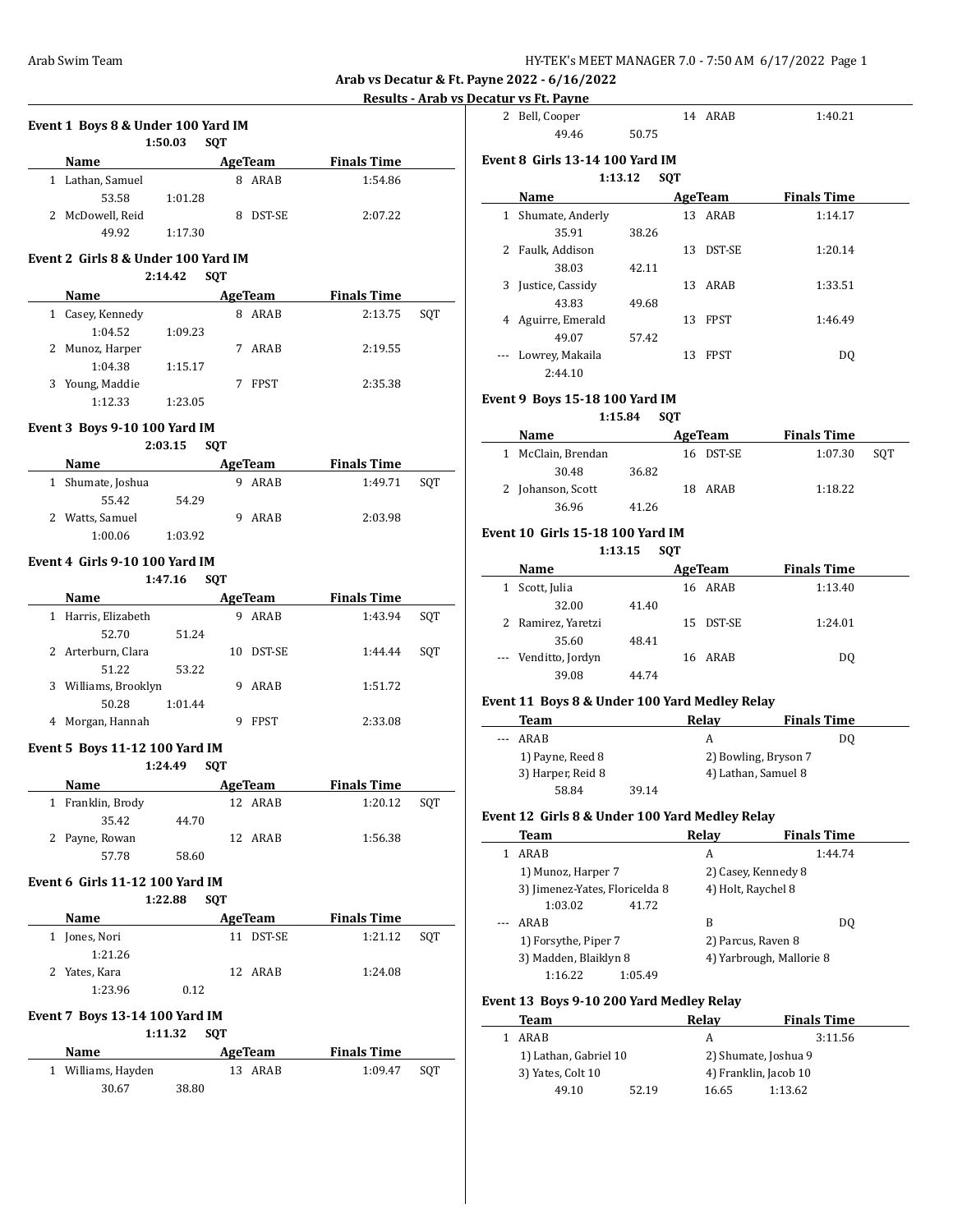#### **Results - Arab vs Decatur vs Ft. Payne**

 $\overline{\phantom{a}}$ 

#### **Event 14 Girls 9-10 200 Yard Medley Relay**

|                | Team                     |         | Relav               | <b>Finals Time</b>     |  |
|----------------|--------------------------|---------|---------------------|------------------------|--|
|                | ARAB                     |         | A                   | 3:34.01                |  |
|                | 1) Boatwright, Aubrey 9  |         |                     | 2) Harris, Elizabeth 9 |  |
|                | 3) Williams, Brooklyn 9  |         | 4) Payne, Raven 10  |                        |  |
|                | 55.77                    | 54.54   | 58.35               | 45.35                  |  |
| $\overline{2}$ | FPST                     |         | A                   | 4:08.92                |  |
|                | 1) Lowrey, Amilia 9      |         | 2) Morgan, Hannah 9 |                        |  |
|                | 3) Williamson, Ansley 10 |         | 4) Young, Maddie 7  |                        |  |
|                | 1:12.53                  | 1:03.92 | 54.75               | 57.72                  |  |
|                | ARAB                     |         | B                   | DO.                    |  |
|                | 1) Bell, Millie 10       |         |                     | 2) Murphy, Barbara 9   |  |
|                | 3) Godfrey, Camryn 10    |         |                     | 4) Vaughn, Pepper 9    |  |
|                | 1:14.38                  | 1:21.20 | 1:04.16             | 48.60                  |  |

# **Event 15 Boys 11-12 200 Yard Medley Relay**

| Relav | <b>Finals Time</b>              |
|-------|---------------------------------|
| А     | 2:32.20                         |
|       | 2) Franklin, Brody 12           |
|       | 4) Watts, William 12            |
| 37.44 | 35.13                           |
|       | 3) Bowling, Bentley 11<br>38.72 |

# **Event 16 Girls 11-12 200 Yard Medley Relay**

| Team               |                         | Relav | <b>Finals Time</b>      |  |  |
|--------------------|-------------------------|-------|-------------------------|--|--|
| 1 ARAR             |                         |       | 2:53.06                 |  |  |
|                    | 1) Harper, Karington 11 |       | 2) Yates, Kara 12       |  |  |
| 3) Beard, Della 12 |                         |       | 4) Thomas, AnneMarie 11 |  |  |
| 39.46              | 43.69                   | 41.79 | 48.12                   |  |  |

# **Event 17 Boys 13-14 200 Yard Medley Relay**

| Team                    |       | Relav              | <b>Finals Time</b> |  |
|-------------------------|-------|--------------------|--------------------|--|
| ARAB                    |       | А                  | 3:04.36            |  |
| 1) Kemp, John Heath 14  |       | 2) Bell, Owen 13   |                    |  |
| 3) Tallent, Benjamin 13 |       | 4) Bell, Cooper 14 |                    |  |
| 56.63                   | 15.64 | 32.95              | 1:19.14            |  |

# **Event 18 Girls 13-14 200 Yard Medley Relay**

|   | Team                   |       | Relav                  | <b>Finals Time</b>     |
|---|------------------------|-------|------------------------|------------------------|
|   | ARAB                   |       | A                      | 2:18.17                |
|   | 1) Lambert, Lauren 13  |       |                        | 2) Shumate, Anderly 13 |
|   | 3) Parks, Bailee 13    |       | 4) Garrison, Emma 13   |                        |
|   | 36.09                  | 35.94 | 44.61                  | 21.53                  |
|   | <b>DST-SE</b>          |       | A                      | 2:30.06                |
|   | 1) Arterburn, Clara 10 |       | 2) Allred, Ella 12     |                        |
|   | 3) Jones, Nori 11      |       | 4) Lindsey, Ashley 14  |                        |
|   | 51.78                  | 45.46 | 37.23                  | 15.59                  |
| 3 | <b>FPST</b>            |       | A                      | 3:49.63                |
|   | 1) Cordova, Jasmine 13 |       | 2) Aguirre, Emerald 13 |                        |
|   | 3) Clayton, Rachel 14  |       |                        | 4) Hernandez, Ester 11 |
|   | 1:03.68                | 51.28 | 54.65                  | 1:00.02                |

#### **Event 19 Boys 15-18 200 Yard Medley Relay**

| Team                   |       | Relav                 | <b>Finals Time</b>    |  |
|------------------------|-------|-----------------------|-----------------------|--|
| ARAR                   |       | А                     | 1:58.81               |  |
| 1) Williams, Hayden 13 |       | 2) Franklin, Colby 16 |                       |  |
| 3) Compton, Sam 16     |       |                       | 4) Johanson, Scott 18 |  |
| 30.57                  | 29.82 | 29.07                 | 29.35                 |  |

# **Event 20 Girls 15-18 200 Yard Medley Relay**

|   | Team                      |       | Relav                       | <b>Finals Time</b>         |  |
|---|---------------------------|-------|-----------------------------|----------------------------|--|
|   | ARAB                      |       | А                           | 2:20.82                    |  |
|   | 1) Scott, Julia 16        |       |                             | 2) Pittenger, SaraGrace 16 |  |
|   | 3) Justice, Carolina 15   |       |                             | 4) Venditto, Jordyn 16     |  |
|   | 34.42                     | 39.71 | 34.67                       | 32.02                      |  |
|   | DST-SE                    |       | A                           | 2:28.42                    |  |
|   | 1) Ramirez, Yaretzi 15    |       | 2) Waynick, Maisie 16       |                            |  |
|   | 3) Faulk, Addison 13      |       | 4) Vandervort, Brookelyn 16 |                            |  |
|   | 1:19.48                   | 37.04 | 31.90                       |                            |  |
| 3 | ARAB                      |       | B                           | x2:45.73                   |  |
|   | 1) Skidmore, Elizabeth 15 |       |                             | 2) Justice, Cassidy 13     |  |
|   | 3) Yates, Kylie 14        |       |                             | 4) Gosline, Grace 17       |  |
|   | 51.94                     | 37.31 | 39.63                       | 36.85                      |  |

# **Event 21 Boys 6 & Under 25 Yard Freestyle**

**53.70 SQT**

| Name             | AgeTeam | <b>Finals Time</b> |     |
|------------------|---------|--------------------|-----|
| 1 Taylor, Collin | 6 ARAB  | 33.41              | SOT |
| 2 Sellers, Gavin | 6 ARAB  | 36.92              | SOT |

# **Event 22 Girls 6 & Under 25 Yard Freestyle**

|                | 51.99 | <b>SOT</b> |          |                    |     |
|----------------|-------|------------|----------|--------------------|-----|
| Name           |       |            | AgeTeam  | <b>Finals Time</b> |     |
| 1 Jones, Willa |       |            | 6 DST-SE | 28.56              | SOT |
| 2 Payne, Remi  |       |            | 6 ARAB   | 28.62              | SOT |

3 Lathan, Hannah 5 ARAB 40.30 SQT

#### **Event 23 Boys 8 & Under 25 Yard Freestyle**

**25.13 SQT**

|    | Name                  |   | AgeTeam     | <b>Finals Time</b> |     |  |
|----|-----------------------|---|-------------|--------------------|-----|--|
|    | Harper, Reid          | 8 | ARAB        | 17.27              | SOT |  |
| 2  | McDowell, Reid        | 8 | DST-SE      | 20.75              | SQT |  |
| 3  | Bowling, Bryson       |   | ARAB        | 21.38              | SQT |  |
| 4  | Griffith, Oliver      |   | <b>FPST</b> | 27.03              |     |  |
| 5. | Altamirano, Christian |   | <b>FPST</b> | 31.12              |     |  |
| 6  | Arterburn, Jackson    |   | DST-SE      | 33.04              |     |  |
|    | --- Zeien, Samuel     |   | ARAB        | X26.61             |     |  |
|    | --- Tomas, Thiago     |   | <b>FPST</b> | X46.43             |     |  |

# **Event 24 Girls 8 & Under 25 Yard Freestyle**

**19.83 SQT**

|     | Name                      | AgeTeam |        | <b>Finals Time</b> |  |
|-----|---------------------------|---------|--------|--------------------|--|
| 1   | Jimenez-Yates, Floricelda | 8       | ARAB   | 21.28              |  |
| 2   | Munoz, Harper             | 7       | ARAB   | 22.28              |  |
| 3   | Bates, Finleigh           | 7       | DST-SE | 24.28              |  |
| 4   | McKee, Allison            | 8       | DST-SE | 26.18              |  |
|     | Bates, Oakleigh           | 7       | DST-SE | X23.98             |  |
|     | Parcus, Raven             | 8       | ARAB   | X24.30             |  |
|     | Yarbrough, Mallorie       | 8       | ARAB   | X26.59             |  |
|     | Madden, Blaiklyn          | 8       | ARAB   | X28.09             |  |
| --- | Forsythe, Piper           | 7       | ARAB   | X28.95             |  |
|     | Gulledge, Elizabeth       | 8       | ARAB   | X29.89             |  |
|     | Coleman, Allison          | 8       | ARAB   | X30.48             |  |
|     | Boswell, Evelyn           | 8       | ARAB   | X32.61             |  |
|     | Key, Arly                 | 7       | ARAB   | X37.34             |  |
|     |                           |         |        |                    |  |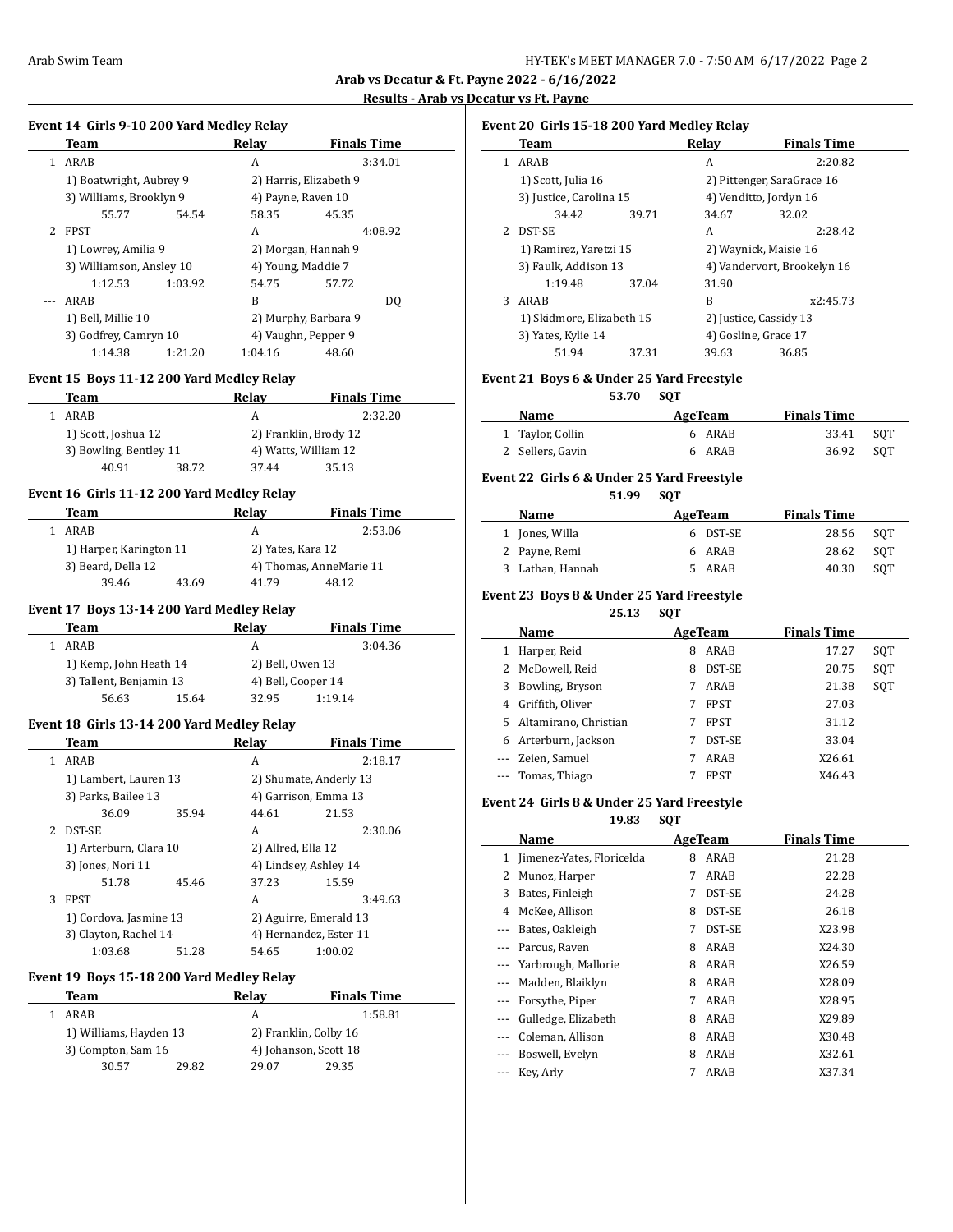**Results - Arab vs Decatur vs Ft. Payne**

# **Event 25 Boys 9-10 50 Yard Freestyle**

|       | 35.51                | <b>SQT</b> |               |                    |     |  |
|-------|----------------------|------------|---------------|--------------------|-----|--|
|       | Name                 |            | AgeTeam       | <b>Finals Time</b> |     |  |
| 1     | Yates, Colt          | 10         | ARAB          | 34.50              | SQT |  |
| 2     | Disciplina, Jared    | 10         | DST-SE        | 36.99              |     |  |
| 3     | Franklin, Jacob      | 10         | ARAB          | 42.32              |     |  |
| 4     | Espinosa Lopez, Gian | 9          | DST-SE        | 43.30              |     |  |
| 5     | Tomas, Jaden         | 9          | <b>FPST</b>   | 1:27.23            |     |  |
|       | Shumate, Joshua      | 9          | ARAB          | X41.37             |     |  |
|       | Lathan, Gabriel      | 10         | ARAB          | X45.54             |     |  |
| $---$ | Maze, Nolan          | 9          | ARAB          | X46.65             |     |  |
| ---   | Jones, Grady         | 10         | ARAB          | X52.62             |     |  |
|       | Walls, Jacob         | 9          | ARAB          | X52.65             |     |  |
| $---$ | Russell, Blake       | 9          | DST-SE        | X52.77             |     |  |
|       | Ray, Porter          | 9          | <b>DST-SE</b> | X1:02.70           |     |  |

# **Event 26 Girls 9-10 50 Yard Freestyle**

#### **35.45 SQT**

|          | Name               |    | AgeTeam     | <b>Finals Time</b> |  |
|----------|--------------------|----|-------------|--------------------|--|
| 1        | Payne, Raven       | 10 | ARAB        | 40.84              |  |
| 2        | Williamson, Ansley | 10 | <b>FPST</b> | 48.68              |  |
| 3        | Eleazer, Georgia   | 10 | DST-SE      | 48.91              |  |
| 4        | Boatwright, Aubrey | 9  | ARAB        | 51.13              |  |
|          | Bell, Millie       | 10 | ARAB        | X47.62             |  |
| $---$    | Murphy, Barbara    | 9  | ARAB        | X48.79             |  |
|          | Vaughn, Pepper     | 9  | ARAB        | X49.71             |  |
| $\cdots$ | Zeien, Sophia      | 9  | ARAB        | X50.00             |  |
|          | Vaughn, Foxx       | 10 | ARAB        | X50.19             |  |
|          | Amundsen, Kadance  | 10 | ARAB        | X53.62             |  |
|          | Godfrey, Camryn    | 10 | ARAB        | X54.64             |  |
|          | Amundsen, Abby     | 9  | ARAB        | X59.66             |  |
|          | Clark, Mischa      | 9  | ARAB        | X1:03.37           |  |
|          | Neumeyer, Piper    | 10 | ARAB        | X1:05.07           |  |

# **Event 27 Boys 11-12 50 Yard Freestyle**

#### **33.69 SQT**

|                      | Name             | AgeTeam |               | <b>Finals Time</b> |     |
|----------------------|------------------|---------|---------------|--------------------|-----|
| 1                    | Watts, William   |         | 12 ARAB       | 33.04              | SQT |
| 2                    | Lesley, Damon    |         | 12 ARAB       | 35.58              |     |
| 3                    | Valcarcel, Paul  |         | 12 DST-SE     | 37.17              |     |
| 4                    | Langham, Brayden | 11      | <b>DST-SE</b> | 37.59              |     |
| 5                    | Hopper, Greyson  | 11      | <b>FPST</b>   | 40.37              |     |
| 6                    | McElrarh, Connor |         | 12 FPST       | 1:09.65            |     |
| $\cdots$             | Scott, Joshua    |         | 12 ARAB       | X33.96             |     |
|                      | --- Payne, Rowan |         | 12 ARAB       | X44.58             |     |
|                      | Gosline, Cooper  | 11      | ARAB          | X47.68             |     |
| $\sim$ $\sim$ $\sim$ | Peek, Sam        | 11      | <b>DST-SE</b> | X57.65             |     |

#### **Event 28 Girls 11-12 50 Yard Freestyle**

#### **30.08 SQT**

| <b>Name</b>         | AgeTeam |           | <b>Finals Time</b> |
|---------------------|---------|-----------|--------------------|
| 1 Harper, Karington |         | 11 ARAR   | 31.63              |
| 2 Allred, Ella      |         | 12 DST-SE | 36.81              |
| 3 Thomas, AnneMarie |         | 11 ARAR   | 51.27              |
| 4 Hernandez, Ester  |         | 11 FPST   | 1:01.45            |

| Event 29 Boys 13-14 50 Yard Freestyle<br>27.80<br><b>SOT</b> |                   |    |               |                    |  |
|--------------------------------------------------------------|-------------------|----|---------------|--------------------|--|
|                                                              | Name              |    | AgeTeam       | <b>Finals Time</b> |  |
| 1                                                            | Tallent, Benjamin | 13 | ARAB          | 32.14              |  |
|                                                              | Bell, Owen        | 13 | ARAB          | 33.25              |  |
| 3.                                                           | Brisco, Jordan    | 14 | <b>DST-SE</b> | 33.58              |  |
|                                                              | Schacht, Dylan    | 14 | <b>DST-SE</b> | 37.42              |  |
|                                                              | --- Bell, Cooper  | 14 | ARAB          | X39.60             |  |

#### **Event 30 Girls 13-14 50 Yard Freestyle**

#### **30.04 SQT**

--- Kemp, John Heath 14 ARAB X39.94

|    | Name                 | AgeTeam |               | <b>Finals Time</b> |     |
|----|----------------------|---------|---------------|--------------------|-----|
| 1  | Parks, Bailee        | 13      | ARAB          | 29.75              | SOT |
|    | 2 Garrison, Emma     | 13      | ARAB          | 30.78              |     |
|    | 3 Lindsey, Ashley    | 14      | <b>DST-SE</b> | 36.09              |     |
|    | 4 Slaton, Jordan     | 14      | <b>DST-SE</b> | 38.98              |     |
| 5. | Clayton, Rachel      | 14      | <b>FPST</b>   | 42.80              |     |
|    | --- Lambert, Lauren  | 13.     | ARAB          | X29.41             | SOT |
|    | --- Yates, Kylie     | 14      | ARAB          | X31.96             |     |
|    | --- Cordova, Jasmine | 13      | <b>FPST</b>   | X59.34             |     |

# **Event 31 Boys 15-18 50 Yard Freestyle**

#### **25.06 SQT**

| Name               | AgeTeam   | <b>Finals Time</b> |
|--------------------|-----------|--------------------|
| 1 Franklin, Colby  | 16 ARAB   | 25.51              |
| 2 McCreless, Dylan | 16 DST-SE | 27.02              |
| 3 Compton, Sam     | 16 ARAB   | 27.25              |
| 4 Eleazer, Slayden | 15 DST-SE | 31.06              |

# **Event 32 Girls 15-18 50 Yard Freestyle**

#### **29.80 SQT**

| Name |                           | AgeTeam       | <b>Finals Time</b> |
|------|---------------------------|---------------|--------------------|
| 1    | Waynick, Maisie           | DST-SE<br>16. | 29.78<br>SOT       |
|      | 2 Pittenger, SaraGrace    | 16 ARAB       | 29.88              |
|      | 3 Ramirez, Yaretzi        | DST-SE<br>15  | 30.40              |
|      | 4 Justice, Carolina       | 15 ARAB       | 31.25              |
|      | --- Venditto, Jordyn      | ARAB<br>16    | X32.11             |
|      | --- Vandervort, Brookelyn | DST-SE<br>16. | X33.10             |
|      | --- Gosline, Grace        | ARAB          | X40.03             |

# **Event 33 Boys 8 & Under 25 Yard Breaststroke**

#### **30.82 SQT**

| Name               | AgeTeam | <b>Finals Time</b> |     |
|--------------------|---------|--------------------|-----|
| 1 Bowling, Bryson  | ARAB    | 30.15              | SOT |
| 2 Payne, Reed      | 8 ARAB  | 31.75              |     |
| 3 Griffith, Oliver | 7 FPST  | 41.01              |     |

# **Event 34 Girls 8 & Under 25 Yard Breaststroke**

**31.86 SQT**

| Name              | AgeTeam | <b>Finals Time</b> |     |
|-------------------|---------|--------------------|-----|
| 1 Casey, Kennedy  | 8 ARAB  | 30.66              | SOT |
| 2 Holt, Raychel   | 8 ARAB  | 34.47              |     |
| --- Parcus, Raven | 8 ARAB  | X44.32             |     |

# **Event 35 Boys 9-10 50 Yard Breaststroke**

**56.93 SQT**

| Name              | AgeTeam | <b>Finals Time</b> |     |
|-------------------|---------|--------------------|-----|
| 1 Shumate, Joshua | 9 ARAB  | 52.53              | SOT |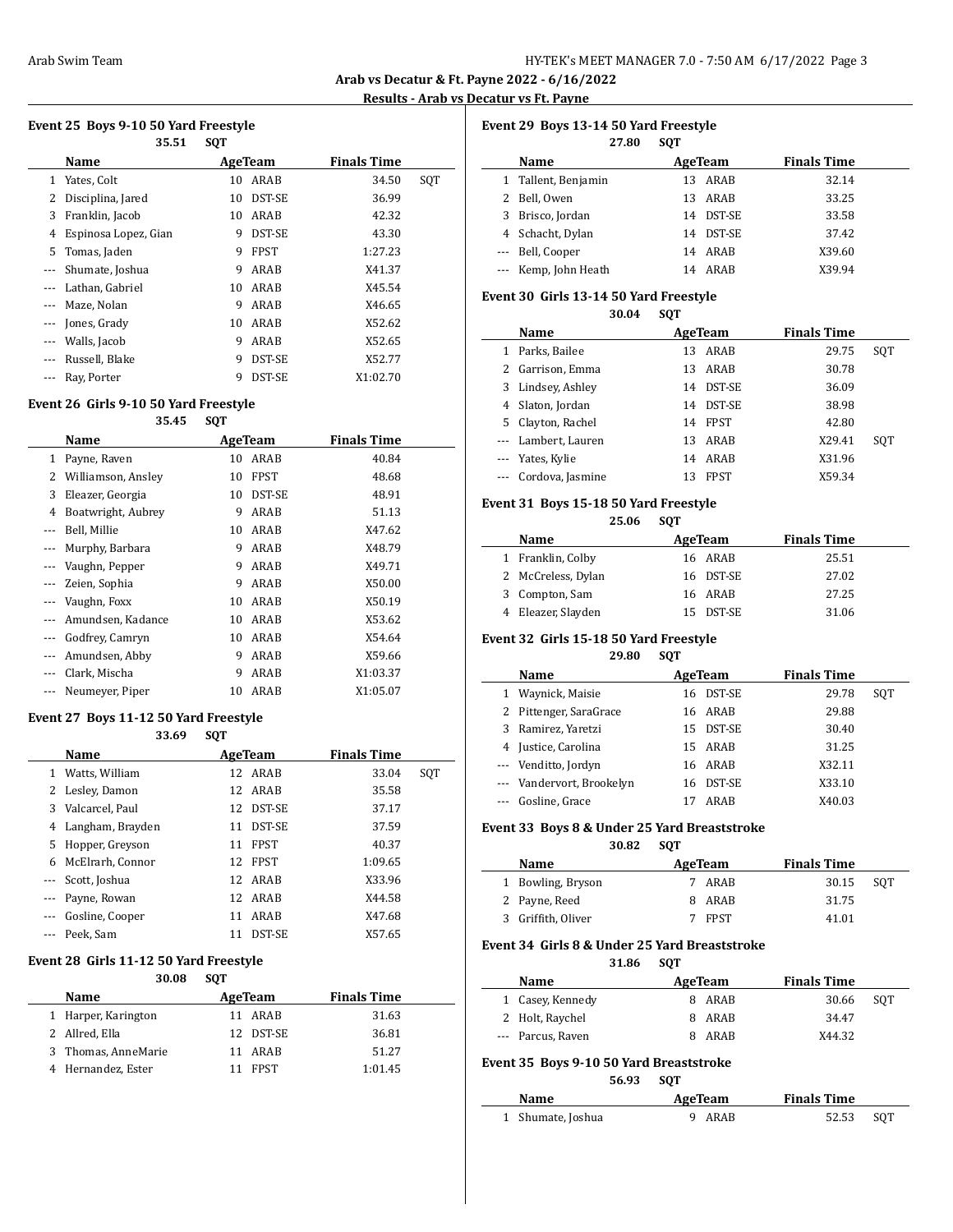**Results - Arab vs Decatur vs Ft. Payne**

|                |                                                   |                           | <u>KCSUILS - ATAD VS DI</u> |     |
|----------------|---------------------------------------------------|---------------------------|-----------------------------|-----|
|                | (Event 35 Boys 9-10 50 Yard Breaststroke)         |                           |                             |     |
|                | Name                                              | AgeTeam                   | <b>Finals Time</b>          |     |
|                | 2 Franklin, Jacob                                 | 10 ARAB                   | 57.48                       |     |
|                | --- Watts, Samuel                                 | 9<br>ARAB                 | X1:00.39                    |     |
|                | Event 36 Girls 9-10 50 Yard Breaststroke<br>55.48 | <b>SOT</b>                |                             |     |
|                | Name                                              | <b>AgeTeam</b>            | <b>Finals Time</b>          |     |
|                | 1 Harris, Elizabeth                               | 9 ARAB                    | 53.24                       | SQT |
|                | 2 Arterburn, Clara                                | 10 DST-SE                 | 54.47                       | SQT |
| 3              | Morgan, Hannah                                    | 9 FPST                    | 58.30                       |     |
|                | 4 Boatwright, Aubrey                              | 9 ARAB                    | 1:12.58                     |     |
|                | 5 Williamson, Ansley                              | 10 FPST                   | 1:23.90                     |     |
|                | --- Vaughn, Foxx                                  | 10 ARAB                   | X1:20.48                    |     |
| ---            | Cunningham, Hannah                                | 9 ARAB                    | X1:29.53                    |     |
|                | Event 37 Boys 11-12 50 Yard Breaststroke          |                           |                             |     |
|                | 59.51                                             | <b>SQT</b>                |                             |     |
|                | Name                                              | AgeTeam                   | <b>Finals Time</b>          |     |
|                | 1 Franklin, Brody                                 | 12 ARAB                   | 38.33                       | SQT |
|                | 2 Bowling, Bentley                                | 11 ARAB                   | 42.44                       | SQT |
|                | 3 Jones, Hayes                                    | 12 DST-SE                 | 55.61                       | SQT |
|                | Watts, William                                    | 12 ARAB                   | X44.31                      | SQT |
|                | Event 38 Girls 11-12 50 Yard Breaststroke         |                           |                             |     |
|                | 40.62<br>Name                                     | <b>SQT</b><br>AgeTeam     | <b>Finals Time</b>          |     |
|                | 1 Harper, Karington                               | 11 ARAB                   | 42.81                       |     |
| $\mathbf{2}$   | Allred, Ella                                      |                           |                             |     |
|                |                                                   | 12 DST-SE                 | 45.94                       |     |
|                | 3 Hernandez, Ester<br>--- Thomas, AnneMarie       | 11 FPST<br>11 ARAB        | 1:21.73<br>DQ               |     |
|                | Event 39 Boys 13-14 50 Yard Breaststroke<br>41.88 | <b>SQT</b>                |                             |     |
|                | Name                                              | <b>AgeTeam</b>            | <b>Finals Time</b>          |     |
|                | 1 Brisco, Jordan                                  | 14 DST-SE                 | 44.11                       |     |
|                | 2 Bell, Owen                                      | 13 ARAB                   | 46.76                       |     |
| 3              | Schacht, Dylan                                    | 14 DST-SE                 | 47.09                       |     |
|                | 4 Bell, Cooper                                    | 14 ARAB                   | 52.98                       |     |
|                | Event 40 Girls 13-14 50 Yard Breaststroke         |                           |                             |     |
|                | 43.36                                             | SQT                       |                             |     |
|                | Name                                              | <b>AgeTeam</b>            | <b>Finals Time</b>          |     |
| 1              | Shumate, Anderly                                  | 13 ARAB                   | 36.17                       | SQT |
| $\overline{2}$ | Faulk, Addison                                    | 13 DST-SE                 | 41.45                       | SQT |
|                | 3 Garrison, Emma                                  | 13 ARAB                   | 45.37                       |     |
|                | --- Yates, Kylie                                  | 14 ARAB                   | X44.39                      |     |
| ---            | Justice, Cassidy                                  | 13 ARAB                   | X47.91                      |     |
|                | Event 41 Boys 15-18 50 Yard Breaststroke<br>33.93 | <b>SQT</b>                |                             |     |
|                | <b>Name</b>                                       | <b>AgeTeam</b>            | <b>Finals Time</b>          |     |
| $\mathbf{1}$   | Franklin, Colby                                   | 16 ARAB                   | 29.92                       | SQT |
| $\mathbf{2}$   | McCreless, Dylan                                  | 16 DST-SE                 | 35.76                       |     |
|                | 3 Johanson, Scott                                 | 18 ARAB                   | 38.68                       |     |
|                | Event 42 Girls 15-18 50 Yard Breaststroke         |                           |                             |     |
|                | 37.17                                             | SQT                       |                             |     |
|                |                                                   |                           |                             |     |
|                | Name<br>Venditto, Jordyn                          | <b>AgeTeam</b><br>16 ARAB | <b>Finals Time</b>          |     |

| cacar və r cı r ayırc                        |                                                                             |                          |                                                                                                                                                                                                                                                                     |                                                              |
|----------------------------------------------|-----------------------------------------------------------------------------|--------------------------|---------------------------------------------------------------------------------------------------------------------------------------------------------------------------------------------------------------------------------------------------------------------|--------------------------------------------------------------|
| 2 Skidmore, Elizabeth                        |                                                                             |                          | 47.01                                                                                                                                                                                                                                                               |                                                              |
| --- Gosline, Grace                           |                                                                             | ARAB                     | X50.03                                                                                                                                                                                                                                                              |                                                              |
|                                              |                                                                             |                          |                                                                                                                                                                                                                                                                     |                                                              |
|                                              |                                                                             |                          |                                                                                                                                                                                                                                                                     |                                                              |
|                                              |                                                                             |                          |                                                                                                                                                                                                                                                                     |                                                              |
|                                              |                                                                             |                          |                                                                                                                                                                                                                                                                     |                                                              |
|                                              |                                                                             |                          |                                                                                                                                                                                                                                                                     |                                                              |
|                                              |                                                                             |                          |                                                                                                                                                                                                                                                                     |                                                              |
|                                              |                                                                             |                          |                                                                                                                                                                                                                                                                     |                                                              |
|                                              |                                                                             |                          |                                                                                                                                                                                                                                                                     |                                                              |
|                                              |                                                                             |                          |                                                                                                                                                                                                                                                                     |                                                              |
| Jones, Willa<br>$\mathbf{1}$                 |                                                                             | DST-SE                   | 31.82                                                                                                                                                                                                                                                               |                                                              |
| 2 Lathan, Hannah                             |                                                                             | ARAB                     | 53.66                                                                                                                                                                                                                                                               |                                                              |
|                                              |                                                                             |                          |                                                                                                                                                                                                                                                                     |                                                              |
| 28.93                                        | <b>SOT</b>                                                                  |                          |                                                                                                                                                                                                                                                                     |                                                              |
| Name                                         |                                                                             |                          | <b>Finals Time</b>                                                                                                                                                                                                                                                  |                                                              |
| 1 Harper, Reid                               |                                                                             |                          | 21.33                                                                                                                                                                                                                                                               | SQT                                                          |
|                                              |                                                                             |                          | 28.33                                                                                                                                                                                                                                                               |                                                              |
|                                              |                                                                             |                          |                                                                                                                                                                                                                                                                     | SQT                                                          |
| Arterburn, Jackson<br>3                      | 7                                                                           | DST-SE                   | 37.14                                                                                                                                                                                                                                                               |                                                              |
| 4 Altamirano, Christian                      |                                                                             | 7 FPST                   | 57.72                                                                                                                                                                                                                                                               |                                                              |
| Zeien, Samuel                                | 7                                                                           | ARAB                     | X35.49                                                                                                                                                                                                                                                              |                                                              |
| Tomas, Thiago                                | 7                                                                           | <b>FPST</b>              | D <sub>0</sub>                                                                                                                                                                                                                                                      |                                                              |
|                                              |                                                                             |                          |                                                                                                                                                                                                                                                                     |                                                              |
| Event 46  Girls 8 & Under 25 Yard Backstroke |                                                                             |                          |                                                                                                                                                                                                                                                                     |                                                              |
| 26.74                                        | <b>SQT</b>                                                                  |                          |                                                                                                                                                                                                                                                                     |                                                              |
| Name                                         |                                                                             | AgeTeam                  | <b>Finals Time</b>                                                                                                                                                                                                                                                  |                                                              |
| Bates, Finleigh<br>1                         |                                                                             | 7 DST-SE                 | 26.48                                                                                                                                                                                                                                                               | SQT                                                          |
| Munoz, Harper                                |                                                                             | 7 ARAB                   | 27.64                                                                                                                                                                                                                                                               |                                                              |
| Jimenez-Yates, Floricelda<br>Bates, Oakleigh | 7                                                                           | 8 ARAB<br>DST-SE         | 28.70<br>29.60                                                                                                                                                                                                                                                      |                                                              |
|                                              | 35.39<br><b>Name</b><br>Taylor, Collin<br>2 Sellers, Gavin<br>31.46<br>Name | <b>SOT</b><br><b>SQT</b> | 15 ARAB<br>17<br>Event 43 Boys 6 & Under 25 Yard Backstroke<br>AgeTeam<br>6 ARAB<br>6 ARAB<br>Event 44  Girls 6 & Under 25 Yard Backstroke<br>AgeTeam<br>6<br>5.<br>Event 45  Boys 8 & Under 25 Yard Backstroke<br>AgeTeam<br>8 ARAB<br>2 Bowling, Bryson<br>7 ARAB | <b>Finals Time</b><br>50.36<br>1:08.57<br><b>Finals Time</b> |

# **Event 47 Boys 9-10 50 Yard Backstroke**

 $\overline{\phantom{a}}$ 

# **48.15 SQT**

--- McKee, Allison 8 DST-SE X32.12 --- Boswell, Evelyn 8 ARAB X34.09 --- Madden, Blaiklyn 8 ARAB X35.44 --- Yarbrough, Mallorie 8 ARAB X38.06 --- Key, Arly 7 ARAB X38.25 --- Forsythe, Piper 7 ARAB X38.41 --- Coleman, Allison 8 ARAB X39.67 --- Gulledge, Elizabeth 8 ARAB X41.97

|     | Name                 |    | AgeTeam     | <b>Finals Time</b> |     |
|-----|----------------------|----|-------------|--------------------|-----|
| 1   | Yates, Colt          | 10 | ARAB        | 45.30              | SOT |
| 2   | Disciplina, Jared    | 10 | DST-SE      | 48.22              |     |
| 3   | Lathan, Gabriel      | 10 | ARAB        | 51.57              |     |
| 4   | Espinosa Lopez, Gian | 9  | DST-SE      | 59.53              |     |
| 5.  | Tomas, Jaden         | 9  | <b>FPST</b> | 1:31.41            |     |
|     | Maze, Nolan          | 9  | ARAB        | X52.66             |     |
| --- | Walls, Jacob         | 9  | ARAB        | X59.17             |     |
|     | Russell, Blake       | 9  | DST-SE      | X1:04.23           |     |
|     | Jones, Grady         | 10 | ARAB        | X1:17.41           |     |
|     | Ray, Porter          | 9  | DST-SE      | XD <sub>O</sub>    |     |
|     |                      |    |             |                    |     |

# **Event 48 Girls 9-10 50 Yard Backstroke**

**42.95 SQT**

| <b>Name</b>          | AgeTeam | <b>Finals Time</b> |  |
|----------------------|---------|--------------------|--|
| 1 Williams, Brooklyn | 9 ARAB  | 48.37              |  |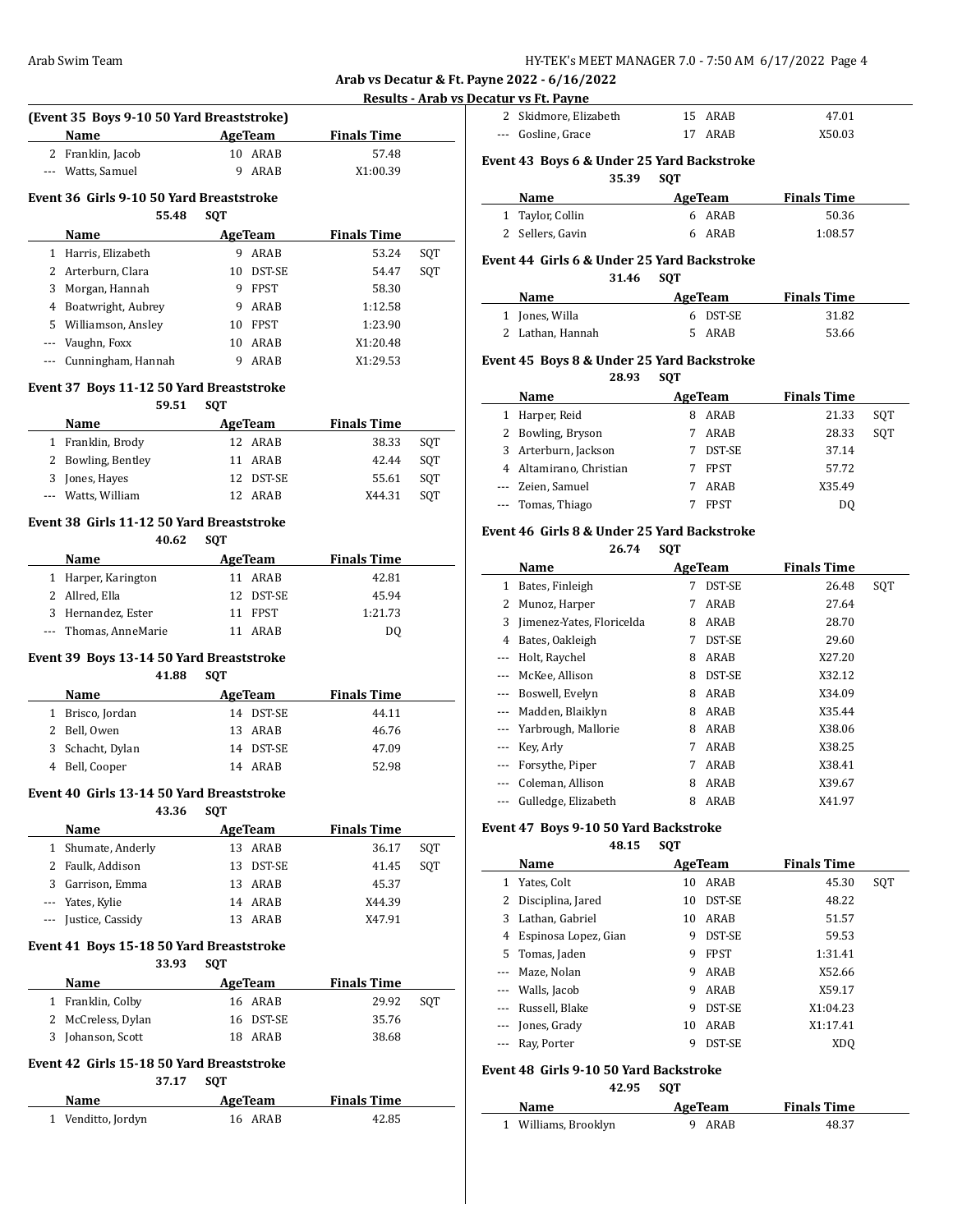**Results - Arab vs Decatur vs Ft. Payne**

| (Event 48 Girls 9-10 50 Yard Backstroke) |    |        |                    |  |  |  |
|------------------------------------------|----|--------|--------------------|--|--|--|
| Name                                     |    |        | <b>Finals Time</b> |  |  |  |
| Eleazer, Georgia                         | 10 | DST-SE | 56.35              |  |  |  |
| Boatwright, Aubrey                       | 9  | ARAB   | 57.66              |  |  |  |
| Vaughn, Foxx                             | 10 | ARAB   | X1:01.50           |  |  |  |
| Zeien, Sophia                            | 9  | ARAB   | X1:03.34           |  |  |  |
| Bell, Millie                             | 10 | ARAB   | X1:04.99           |  |  |  |
| Godfrey, Camryn                          | 10 | ARAB   | X1:05.60           |  |  |  |
| Amundsen, Kadance                        | 10 | ARAB   | X1:06.50           |  |  |  |
| Clark, Mischa                            | 9  | ARAB   | X1:08.93           |  |  |  |
| Vaughn, Pepper                           | 9  | ARAB   | X1:09.22           |  |  |  |
| Cunningham, Hannah                       | 9  | ARAB   | X1:10.51           |  |  |  |
| Amundsen, Abby                           | 9  | ARAB   | X1:11.33           |  |  |  |
| Neumeyer, Piper                          | 10 | ARAB   | X1:17.86           |  |  |  |
| Murphy, Barbara                          | 9  | ARAB   | XDO                |  |  |  |
|                                          |    |        | AgeTeam            |  |  |  |

# **Event 49 Boys 11-12 50 Yard Backstroke**

#### **48.63 SQT**

|   | Name                 | AgeTeam |               | <b>Finals Time</b> |     |
|---|----------------------|---------|---------------|--------------------|-----|
| 1 | Bowling, Bentley     | 11      | ARAB          | 36.37              | SQT |
| 2 | Scott, Joshua        |         | 12 ARAB       | 40.39              | SQT |
| 3 | Valcarcel, Paul      | 12      | DST-SE        | 46.75              | SOT |
| 4 | Jones, Hayes         | 12      | <b>DST-SE</b> | 47.21              | SOT |
|   | --- Lesley, Damon    |         | 12 ARAB       | X47.13             | SOT |
|   | --- Langham, Brayden | 11      | DST-SE        | X51.73             |     |
|   | Payne, Rowan         | 12      | ARAB          | X1:01.63           |     |
|   | Gosline, Cooper      | 11      | ARAB          | X1:03.78           |     |

#### **Event 50 Girls 11-12 50 Yard Backstroke**

#### **38.00 SQT**

| Name                | AgeTeam | <b>Finals Time</b> |  |
|---------------------|---------|--------------------|--|
| 1 Yates, Kara       | 12 ARAR | 39.90              |  |
| 2 Thomas, AnneMarie | 11 ARAR | 1:11.54            |  |
| 3 Hernandez, Ester  | 11 FPST | 1:18.14            |  |

#### **Event 51 Boys 13-14 50 Yard Backstroke 36.77 SQT**

| 36.77                | -SUT- |         |                    |     |
|----------------------|-------|---------|--------------------|-----|
| Name                 |       | AgeTeam | <b>Finals Time</b> |     |
| 1 Williams, Hayden   |       | 13 ARAB | 29.50              | SOT |
| 2 Tallent, Benjamin  |       | 13 ARAB | 40.02              |     |
| --- Kemp, John Heath |       | 14 ARAR | X54.16             |     |

#### **Event 52 Girls 13-14 50 Yard Backstroke**

| 24. ZO<br>14.LJ<br>۰. | SOT |
|-----------------------|-----|
|-----------------------|-----|

| Name               | AgeTeam   | <b>Finals Time</b> |
|--------------------|-----------|--------------------|
| 1 Parks, Bailee    | 13 ARAB   | 35.04              |
| 2 Lambert, Lauren  | 13 ARAB   | 35.38              |
| 3 Lindsey, Ashley  | 14 DST-SE | 42.50              |
| 4 Cordova, Jasmine | 13 FPST   | 1:02.12            |

#### **Event 53 Boys 15-18 50 Yard Backstroke**

**29.11 SQT**

| Name               | AgeTeam   | <b>Finals Time</b> |
|--------------------|-----------|--------------------|
| 1 McClain, Brendan | 16 DST-SE | 30.74              |
| 2 Compton, Sam     | 16 ARAB   | 33.52              |
| 3 Eleazer, Slayden | 15 DST-SE | 46.58              |

| Event 54 Girls 15-18 50 Yard Backstroke<br><b>SOT</b><br>33.06 |                          |    |               |                    |     |  |  |  |
|----------------------------------------------------------------|--------------------------|----|---------------|--------------------|-----|--|--|--|
|                                                                | Name                     |    | AgeTeam       | <b>Finals Time</b> |     |  |  |  |
| 1                                                              | Scott, Julia             | 16 | ARAR          | 32.62              | SOT |  |  |  |
|                                                                | 2 Waynick, Maisie        | 16 | DST-SE        | 35.59              |     |  |  |  |
| 3                                                              | Justice, Carolina        | 15 | ARAB          | 36.16              |     |  |  |  |
|                                                                | 4 Vandervort, Brookelyn  | 16 | <b>DST-SE</b> | 39.44              |     |  |  |  |
|                                                                | --- Pittenger, SaraGrace | 16 | ARAB          | X37.80             |     |  |  |  |
|                                                                | Skidmore, Elizabeth      | 15 | ARAR          | X41.32             |     |  |  |  |

#### **Event 55 Boys 8 & Under 25 Yard Butterfly**

**28.83 SQT**

| Name             | AgeTeam  | <b>Finals Time</b> |     |
|------------------|----------|--------------------|-----|
| 1 Harper, Reid   | 8 ARAB   | 20.52              | SOT |
| 2 McDowell, Reid | 8 DST-SE | 22.07              | SOT |
| 3 Lathan, Samuel | 8 ARAB   | 25.31              | SOT |
| --- Payne, Reed  | ARAR     | X29.20             |     |

# **Event 56 Girls 8 & Under 25 Yard Butterfly**

**36.42 SQT**

| Name                        | AgeTeam | <b>Finals Time</b> |     |
|-----------------------------|---------|--------------------|-----|
| 1 Jimenez-Yates, Floricelda | ARAB    | 30.77              | SOT |
| 2 Holt, Raychel             | ARAB    | 31.83              | SOT |
| --- Parcus, Raven           | ARAB    | X34.22             | SOT |
| --- Madden, Blaiklyn        | ARAB    | X37.09             |     |
| --- Casey, Kennedy          | ARAR    | XDO                |     |

# **Event 57 Boys 9-10 50 Yard Butterfly**

**43.31 SQT**

| <b>Name</b>         | AgeTeam | <b>Finals Time</b> |  |
|---------------------|---------|--------------------|--|
| 1 Yates, Colt       | 10 ARAB | 44.81              |  |
| --- Lathan, Gabriel | 10 ARAB | X1:03.07           |  |
| --- Franklin, Jacob | 10 ARAB | D0                 |  |

# **Event 58 Girls 9-10 50 Yard Butterfly**

|              | 55.69              | <b>SOT</b> |               |                    |     |
|--------------|--------------------|------------|---------------|--------------------|-----|
|              | Name               |            | AgeTeam       | <b>Finals Time</b> |     |
| $\mathbf{1}$ | Arterburn, Clara   | 10         | <b>DST-SE</b> | 52.34              | SQT |
|              | Williams, Brooklyn | 9          | ARAB          | 57.54              |     |
| 3            | Payne, Raven       | 10         | ARAB          | 59.40              |     |
| 4            | Williamson, Ansley | 10         | <b>FPST</b>   | 1:08.21            |     |
| $\cdots$     | Harris, Elizabeth  | 9          | ARAB          | X52.43             | SOT |
|              | Godfrey, Camryn    | 10         | ARAB          | X1:07.38           |     |
|              | Bell, Millie       | 10         | ARAB          | X1:10.43           |     |
|              | Vaughn, Pepper     | 9          | ARAB          | X1:21.10           |     |
|              | Clark, Mischa      | 9          | ARAB          | X1:21.34           |     |

# **Event 59 Boys 11-12 50 Yard Butterfly**

# **46.11 SQT**

| <b>Name</b>        | AgeTeam | <b>Finals Time</b> |  |
|--------------------|---------|--------------------|--|
| 1 Bowling, Bentley | 11 ARAR | 34.02<br>SOT       |  |
| 2 Franklin, Brody  | 12 ARAB | 34.45<br>SOT       |  |
| 3 Hopper, Greyson  | 11 FPST | 50.72              |  |

# **Event 60 Girls 11-12 50 Yard Butterfly**

**34.05 SQT**

| Name           | AgeTeam   | <b>Finals Time</b> |  |
|----------------|-----------|--------------------|--|
| 1 Jones, Nori  | 11 DST-SE | 36.55              |  |
| 2 Allred, Ella | 12 DST-SE | 45.56              |  |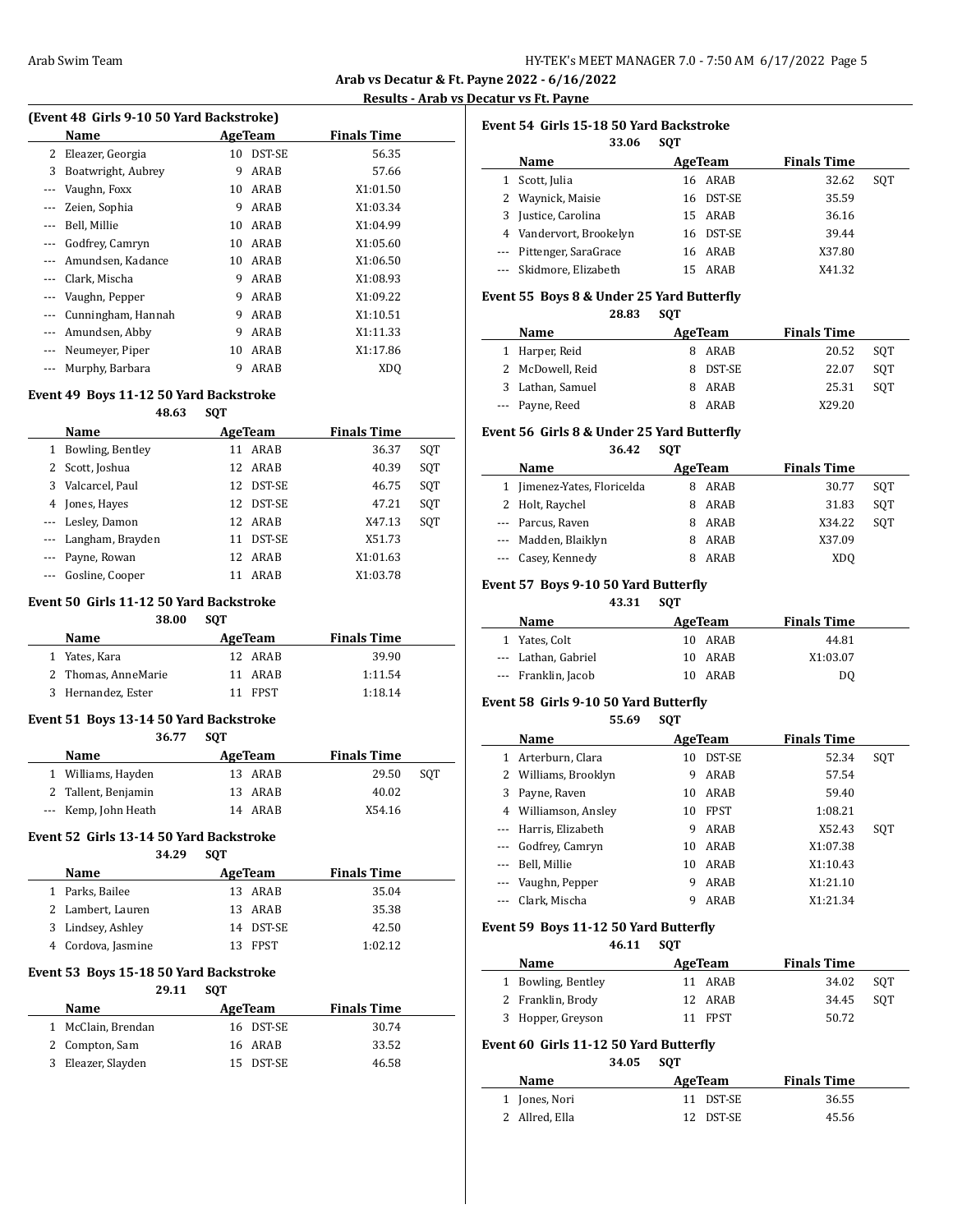$\frac{1}{2}$ 

 $\overline{\phantom{a}}$ 

**Results vs Ft. Payne** 

|          |                                                      |                                 | <b>Results - Arab v</b>     |     |
|----------|------------------------------------------------------|---------------------------------|-----------------------------|-----|
|          | Event 61 Boys 13-14 50 Yard Butterfly                |                                 |                             |     |
|          | 30.52                                                | <b>SQT</b>                      |                             |     |
|          | Name<br>1 Williams, Hayden                           | AgeTeam<br>13 ARAB              | <b>Finals Time</b><br>31.70 |     |
|          | 2 Tallent, Benjamin                                  | 13 ARAB                         | 41.35                       |     |
| --- 1    | Kemp, John Heath                                     | 14 ARAB                         | X52.09                      |     |
|          |                                                      |                                 |                             |     |
|          | Event 62 Girls 13-14 50 Yard Butterfly<br>32.99      | <b>SQT</b>                      |                             |     |
|          | Name                                                 | AgeTeam                         | <b>Finals Time</b>          |     |
|          | 1 Parks, Bailee                                      | 13 ARAB                         | 33.38                       |     |
|          | 2 Garrison, Emma                                     | ARAB<br>13                      | 36.28                       |     |
|          | 3 Aguirre, Emerald                                   | 13 FPST                         | 50.39                       |     |
| $\cdots$ | Shumate, Anderly                                     | 13 ARAB                         | X34.96                      |     |
|          | Event 63 Boys 15-18 50 Yard Butterfly                |                                 |                             |     |
|          | 26.78                                                | <b>SQT</b>                      |                             |     |
|          | Name                                                 | <b>AgeTeam</b>                  | <b>Finals Time</b>          |     |
|          | 1 Franklin, Colby                                    | 16 ARAB                         | 29.17                       |     |
|          | 2 Compton, Sam                                       | 16 ARAB                         | 29.35                       |     |
|          | Event 64 Girls 15-18 50 Yard Butterfly               |                                 |                             |     |
|          | 30.63                                                | <b>SQT</b>                      |                             |     |
|          | Name                                                 | AgeTeam                         | <b>Finals Time</b>          |     |
|          | 1 Justice, Carolina                                  | 15 ARAB                         | 33.31                       |     |
|          | 2 Pittenger, SaraGrace                               | 16 ARAB                         | 33.61                       |     |
|          | Skidmore, Elizabeth                                  | ARAB<br>15                      | X42.10                      |     |
|          |                                                      |                                 |                             |     |
|          | Event 65 Boys 8 & Under 50 Yard Freestyle<br>1:01.20 | <b>SQT</b>                      |                             |     |
|          | Name                                                 | AgeTeam                         | <b>Finals Time</b>          |     |
|          | 1 Lathan, Samuel                                     | 8 ARAB                          | 43.45                       | SQT |
|          | 2 Payne, Reed                                        | 8 ARAB                          | 43.80                       | SQT |
|          | 3 Arterburn, Jackson                                 | 7 <sup>7</sup><br><b>DST-SE</b> | 1:09.28                     |     |
|          | 4 Griffith, Oliver                                   | 7<br><b>FPST</b>                | 1:09.69                     |     |
| 5.       | Altamirano, Christian                                | <b>FPST</b><br>7                | 1:22.99                     |     |
| --- 1    | Zeien, Samuel                                        | ARAB<br>7                       | X1:06.16                    |     |
| --- 1    | Taylor, Collin                                       | ARAB<br>6                       |                             |     |
|          |                                                      |                                 |                             |     |
|          |                                                      | 7<br><b>FPST</b>                | X1:20.42                    |     |
|          | Tomas, Thiago                                        |                                 | X2:14.41                    |     |
|          | Event 66 Girls 8 & Under 50 Yard Freestyle<br>43.54  | <b>SQT</b>                      |                             |     |
|          | Name                                                 | AgeTeam                         | <b>Finals Time</b>          |     |
|          | 1 Young, Maddie                                      | 7<br><b>FPST</b>                | 53.73                       |     |
| 2        | McKee, Allison                                       | 8<br>DST-SE                     | 58.24                       |     |
| 3        | Yarbrough, Mallorie                                  | 8 ARAB                          | 1:04.28                     |     |
|          | 4 Jones, Willa                                       | 6 DST-SE                        | 1:11.10                     |     |
| ---      | Bates, Oakleigh                                      | DST-SE<br>7                     | X1:00.54                    |     |
| ---      | Bates, Finleigh                                      | DST-SE<br>7                     | X1:01.25                    |     |
| ---      | Coleman, Allison                                     | ARAB<br>8.                      | X1:03.49                    |     |
| --- 1    | Gulledge, Elizabeth                                  | ARAB<br>8                       | X1:08.84                    |     |
| ---      | Forsythe, Piper                                      | 7<br>ARAB                       | X1:10.44                    |     |
| --- 1    | Boswell, Evelyn                                      | ARAB<br>8.                      | X1:28.68                    |     |
| ---      | Key, Arly                                            | 7<br>ARAB                       | X1:32.20                    |     |

|              | Event 67 Boys 9-10 100 Yard Freestyle |         |            |               |                    |     |
|--------------|---------------------------------------|---------|------------|---------------|--------------------|-----|
|              |                                       | 1:22.28 | <b>SOT</b> |               |                    |     |
|              | Name                                  |         |            | AgeTeam       | <b>Finals Time</b> |     |
| $\mathbf{1}$ | Disciplina, Jared                     |         | 10         | DST-SE        | 1:22.22            | SQT |
|              | 38.90                                 | 43.32   |            |               |                    |     |
| 2            | Watts, Samuel                         |         | 9          | ARAB          | 1:38.31            |     |
|              | 46.18                                 | 52.13   |            |               |                    |     |
| 3            | Maze, Nolan                           |         | 9          | ARAB          | 1:49.27            |     |
|              | 50.53                                 | 58.74   |            |               |                    |     |
| 4            | Espinosa Lopez, Gian                  |         | 9          | <b>DST-SE</b> | 1:54.06            |     |
|              | 47.47                                 | 1:06.59 |            |               |                    |     |
| $\cdots$     | Walls, Jacob                          |         | 9          | ARAB          | X1:55.37           |     |
|              | 55.23                                 | 1:00.14 |            |               |                    |     |
|              | Russell, Blake                        |         | 9          | <b>DST-SE</b> | X2:17.04           |     |
|              | 1:02.32                               | 1:14.72 |            |               |                    |     |

# **Event 68 Girls 9-10 100 Yard Freestyle**

**1:35.69 SQT**

|     | Name              |         |    | AgeTeam     | <b>Finals Time</b> |     |
|-----|-------------------|---------|----|-------------|--------------------|-----|
| 1   | Payne, Raven      |         |    | 10 ARAB     | 1:41.85            |     |
|     | 46.84             | 55.01   |    |             |                    |     |
| 2   | Zeien, Sophia     |         | 9  | ARAB        | 1:50.09            |     |
|     | 1:50.19           |         |    |             |                    |     |
| 3   | Eleazer, Georgia  |         | 10 | DST-SE      | 1:57.10            |     |
|     | 52.89             | 1:04.21 |    |             |                    |     |
| 4   | Morgan, Hannah    |         | 9  | <b>FPST</b> | 2:20.31            |     |
|     | 1:06.20           | 1:14.11 |    |             |                    |     |
|     | Murphy, Barbara   |         | 9  | ARAB        | X1:24.84           | SQT |
|     | 50.56             | 34.28   |    |             |                    |     |
|     | Amundsen, Kadance |         | 10 | ARAB        | X2:18.55           |     |
|     | 1:04.50           | 1:14.05 |    |             |                    |     |
|     | Neumeyer, Piper   |         | 10 | ARAB        | X2:24.71           |     |
|     | 1:08.65           | 1:16.06 |    |             |                    |     |
| --- | Amundsen, Abby    |         | 9  | ARAB        | X2:36.05           |     |

# **Event 69 Boys 11-12 100 Yard Freestyle**

**1:22.11 SQT**

|   | Name            |       |    | AgeTeam       | <b>Finals Time</b> |     |
|---|-----------------|-------|----|---------------|--------------------|-----|
| 1 | Scott, Joshua   |       |    | 12 ARAB       | 1:20.47            | SOT |
|   | 38.71           | 41.76 |    |               |                    |     |
| 2 | Jones, Hayes    |       | 12 | DST-SE        | 1:28.96            |     |
|   | 43.09           | 45.87 |    |               |                    |     |
| 3 | Valcarcel, Paul |       | 12 | <b>DST-SE</b> | 1:34.30            |     |
|   | 44.24           | 50.06 |    |               |                    |     |
| 4 | Hopper, Greyson |       | 11 | <b>FPST</b>   | 1:40.36            |     |
|   | 46.31           | 54.05 |    |               |                    |     |
|   | Watts, William  |       | 12 | ARAB          | X1:18.24           | SOT |
|   | Lesley, Damon   |       | 12 | ARAB          | X1:27.62           |     |
|   | 39.87           | 47.75 |    |               |                    |     |
|   | Peek, Sam       |       | 11 | <b>DST-SE</b> | X2:26.49           |     |

# **Event 70 Girls 11-12 100 Yard Freestyle**

**1:10.87 SQT**

| <b>Name</b> |               |       | AgeTeam   | <b>Finals Time</b> |     |
|-------------|---------------|-------|-----------|--------------------|-----|
|             | 1 Jones, Nori |       | 11 DST-SE | 1:08.20            | SOT |
|             | 32.37         | 35.83 |           |                    |     |
|             | 2 Yates, Kara |       | 12 ARAB   | 1:09.92            | SOT |
|             | 32.51         | 37.41 |           |                    |     |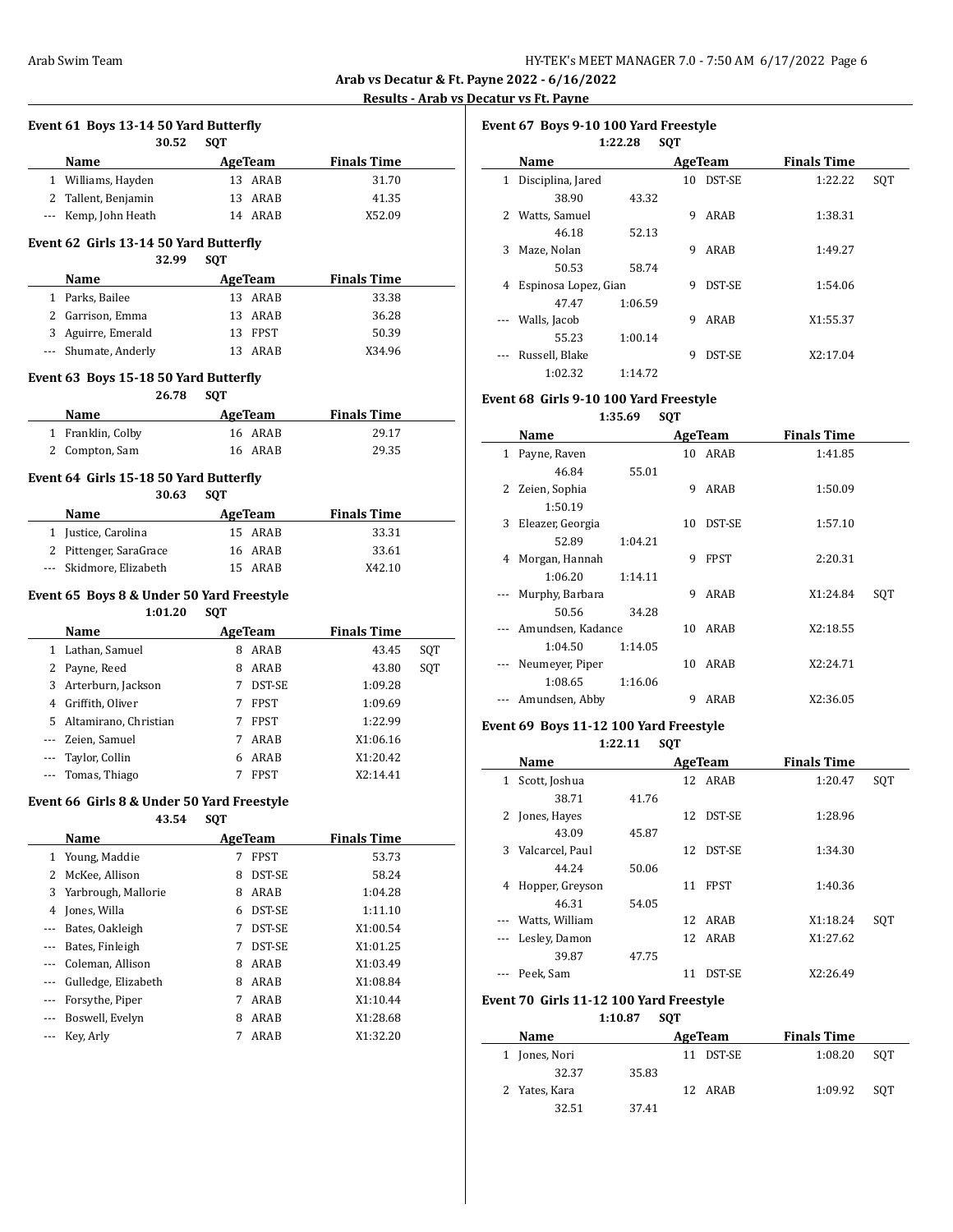# **Results - Arab vs Decatur vs Ft. Payne**

 $\overline{a}$ 

|   | <b>Name</b>                             |         |            | AgeTeam        | <b>Finals Time</b> |     |
|---|-----------------------------------------|---------|------------|----------------|--------------------|-----|
|   | 3 Harper, Karington                     |         |            | 11 ARAB        | 1:12.20            |     |
|   | 33.95                                   | 38.25   |            |                |                    |     |
|   | Event 71 Boys 13-14 100 Yard Freestyle  |         |            |                |                    |     |
|   |                                         | 1:28.15 | <b>SQT</b> |                |                    |     |
|   | <b>Name</b>                             |         |            | <b>AgeTeam</b> | <b>Finals Time</b> |     |
|   | 1 Bell, Owen                            |         |            | 13 ARAB        | 1:14.03            | SQT |
|   | 36.81                                   | 37.22   |            |                |                    |     |
|   | 2 Brisco, Jordan                        |         |            | 14 DST-SE      | 1:17.54            | SQT |
|   | 35.76                                   | 41.78   |            |                |                    |     |
|   | Event 72 Girls 13-14 100 Yard Freestyle |         |            |                |                    |     |
|   |                                         | 1:16.36 | <b>SOT</b> |                |                    |     |
|   | <b>Name</b>                             |         |            | AgeTeam        | <b>Finals Time</b> |     |
|   | 1 Lambert, Lauren                       |         |            | 13 ARAB        | 1:05.12            | SQT |
|   | 31.26                                   | 33.86   |            |                |                    |     |
| 2 | Yates, Kylie                            |         |            | 14 ARAB        | 1:11.72            | SOT |
|   | 33.92                                   | 37.80   |            |                |                    |     |
|   | 3 Faulk, Addison                        |         |            | 13 DST-SE      | 1:12.27            | SQT |
|   | 34.37                                   | 37.90   |            |                |                    |     |
|   | 4 Aguirre, Emerald                      |         |            | 13 FPST        | 1:24.81            |     |
|   | 40.22                                   | 44.59   |            |                |                    |     |
|   |                                         |         |            | 14 DST-SE      | 1:29.96            |     |
|   |                                         |         |            |                |                    |     |
|   | 5 Slaton, Jordan<br>41.24               | 48.72   |            |                |                    |     |
|   | Lindsey, Ashley                         |         |            | 14 DST-SE      | X1:24.38           |     |

# **Event 73 Boys 15-18 100 Yard Freestyle**

**53.95 SQT**

|   | Name                 |       |    | AgeTeam   | <b>Finals Time</b> |  |
|---|----------------------|-------|----|-----------|--------------------|--|
| 1 | McClain, Brendan     |       | 16 | DST-SE    | 56.57              |  |
|   | 27.24                | 29.33 |    |           |                    |  |
|   | 2 Johanson, Scott    |       | 18 | ARAB      | 1:09.60            |  |
|   | 33.27                | 36.33 |    |           |                    |  |
| 3 | Eleazer, Slayden     |       |    | 15 DST-SE | 1:20.49            |  |
|   | 36.83                | 43.66 |    |           |                    |  |
|   | --- McCreless, Dylan |       | 16 | DST-SE    | X1:05.37           |  |
|   | 31.06                | 34.31 |    |           |                    |  |

#### **Event 74 Girls 15-18 100 Yard Freestyle**

#### **1:09.15 SQT**

|   | <b>Name</b>        |       |     | AgeTeam       | <b>Finals Time</b> |     |  |
|---|--------------------|-------|-----|---------------|--------------------|-----|--|
| 1 | Scott, Julia       |       |     | 16 ARAB       | 1:02.44            | SOT |  |
|   | 30.09              | 32.35 |     |               |                    |     |  |
|   | 2 Waynick, Maisie  |       |     | 16 DST-SE     | 1:07.09            | SOT |  |
|   | 32.30              | 34.79 |     |               |                    |     |  |
|   | 3 Ramirez, Yaretzi |       | 15. | <b>DST-SE</b> | 1:08.36            | SOT |  |
|   | 31.91              | 36.45 |     |               |                    |     |  |

# **Event 77 Boys 8 & Under 100 Yard Freestyle Relay**

| Team                |       | Relav | <b>Finals Time</b>   |
|---------------------|-------|-------|----------------------|
| ARAR                |       | А     | 1:18.54              |
| 1) Lathan, Samuel 8 |       |       | 2) Bowling, Bryson 7 |
| 3) Payne, Reed 8    |       |       | 4) Harper, Reid 8    |
| 40.66               | 37.88 |       |                      |

# **Event 78 Girls 8 & Under 100 Yard Freestyle Relay**

| Team                |       | Relay | <b>Finals Time</b>             |
|---------------------|-------|-------|--------------------------------|
| ARAB                |       | A     | 1:38.09                        |
| 1) Holt, Raychel 8  |       |       | 2) Munoz, Harper 7             |
| 3) Casey, Kennedy 8 |       |       | 4) Jimenez-Yates, Floricelda 8 |
| 49.41               | 48.68 |       |                                |
| <b>DST-SE</b>       |       | A     | 1:51.80                        |
| 1) McKee, Allison 8 |       |       | 2) Bates, Finleigh 7           |
| 3) Jones, Willa 6   |       |       | 4) Bates, Oakleigh 7           |
| 54.22               | 57.58 |       |                                |

# **Event 79 Boys 9-10 200 Yard Freestyle Relay**

| Team                  |       | Relav               | <b>Finals Time</b>        |         |
|-----------------------|-------|---------------------|---------------------------|---------|
| <b>DST-SE</b>         |       | А                   |                           | 3:39.10 |
| 1) McDowell, Reid 8   |       | 2) Russell, Blake 9 |                           |         |
| 3) Ray, Porter 9      |       |                     | 4) Espinosa Lopez, Gian 9 |         |
| 50.74                 | 54.57 | 15.69               | 1:38.10                   |         |
| ARAB                  |       | А                   |                           | DO      |
| 1) Franklin, Jacob 10 |       | 2) Maze, Nolan 9    |                           |         |
| 3) Shumate, Joshua 9  |       | 4) Yates, Colt 10   |                           |         |
| 41.50                 | 49.97 | 39.64               | 36.51                     |         |

#### **Event 80 Girls 9-10 200 Yard Freestyle Relay**

|    | Team                    |       | Relay                   | <b>Finals Time</b> |
|----|-------------------------|-------|-------------------------|--------------------|
| 1. | ARAB                    |       | A                       | 3:08.08            |
|    | 1) Harris, Elizabeth 9  |       | 2) Boatwright, Aubrey 9 |                    |
|    | 3) Payne, Raven 10      |       | 4) Williams, Brooklyn 9 |                    |
|    | 42.30                   | 54.07 | 49.45                   | 42.26              |
|    | 2 ARAB                  |       | B                       | x3:32.05           |
|    | 1) Bell, Millie 10      |       | 2) Zeien, Sophia 9      |                    |
|    | 3) Godfrey, Camryn 10   |       | 4) Murphy, Barbara 9    |                    |
|    | 1:04.14                 | 34.54 | 56.43                   | 56.94              |
| 3  | ARAB                    |       | C                       | x3:52.26           |
|    | 1) Vaughn, Pepper 9     |       | 2) Vaughn, Foxx 10      |                    |
|    | 3) Amundsen, Kadance 10 |       | 4) Amundsen, Abby 9     |                    |
|    | 1:00.65                 | 46.78 | 57.17                   | 1:07.66            |

# **Event 81 Boys 11-12 200 Yard Freestyle Relay**

| Team                  |       | Relav                   | <b>Finals Time</b>     |
|-----------------------|-------|-------------------------|------------------------|
| ARAB                  |       | A                       | 2:10.37                |
| 1) Franklin, Brody 12 |       | 2) Lesley, Damon 12     |                        |
| 3) Watts, William 12  |       | 4) Bowling, Bentley 11  |                        |
| 30.73                 | 35.35 | 33.31                   | 30.98                  |
| <b>DST-SE</b>         |       | A                       | 2:41.17                |
| 1) Jones, Hayes 12    |       |                         | 2) Langham, Brayden 11 |
| 3) Valcarcel, Paul 12 |       | 4) Disciplina, Jared 10 |                        |
| 41.32                 | 47.70 | 34.45                   | 37.70                  |

# **Event 82 Girls 11-12 200 Yard Freestyle Relay**

| Team               |       | Relav | <b>Finals Time</b>      |
|--------------------|-------|-------|-------------------------|
| ARAB               |       | А     | 2:27.01                 |
| 1) Yates, Kara 12  |       |       | 2) Harper, Karington 11 |
| 3) Beard, Della 12 |       |       | 4) Thomas, AnneMarie 11 |
| 31.28              | 35.20 | 35.55 | 44.98                   |

# **Event 84 Girls 13-14 200 Yard Freestyle Relay**

| Team                  | Relav                  | <b>Finals Time</b> |
|-----------------------|------------------------|--------------------|
| ARAR                  | А                      | 2:02.05            |
| 1) Parks, Bailee 13   | 2) Garrison, Emma 13   |                    |
| 3) Lambert, Lauren 13 | 4) Shumate, Anderly 13 |                    |